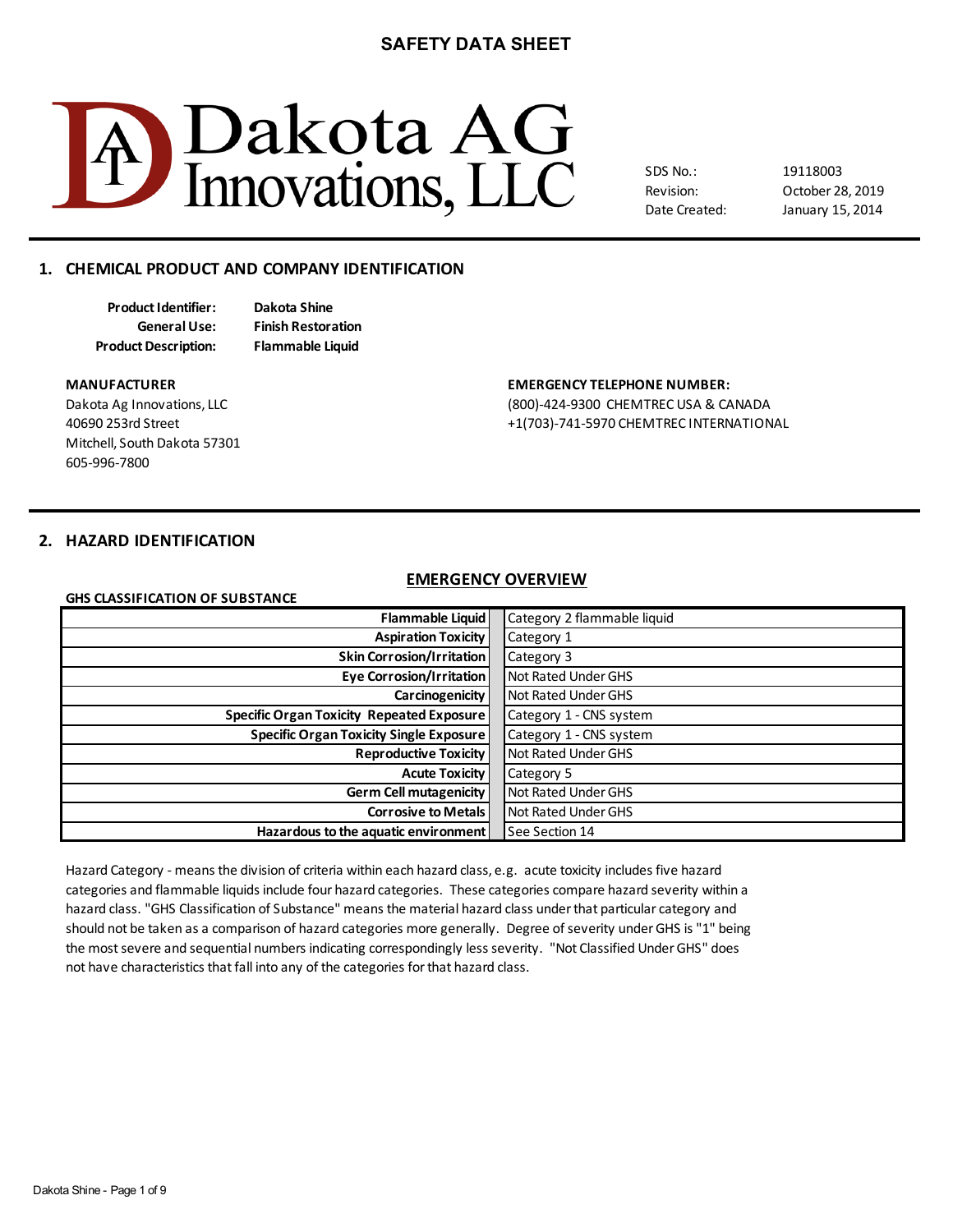# **GHS LABEL ELEMENTS**



# **DANGER**

## **Hazard Statements**

H225 - Highly flammable liquid and vapour H242 - Heating may cause a fire H304 - May be fatal if swallowed and enters airways H315 - Causes skin irritation H333 - May be harmful if inhaled H336 - May cause drowsiness or dizziness H373 - May cause damage to the CNS system through prolonged or repeated exposure H402 - Harmful to aquatic life

## **Precautionary Statements**

#### **General:**

P101-If medical advice is needed, have product container or label at hand.

P102 - Keep out of reach of children.

P103-Read label before use.

#### **Prevention:**

P210 - Keep away from heat, hot surfaces, sparks, open flames and other ignition sources. No smoking

P211 - Do not spray on an open flame or other ignition source.

P233 - Keep container tightly closed.

P261 - Avoid breathing vapors

#### **Response:**

P301+331 - If swallowed, seek medical attention. Do not induce vomiting!

P302 - If on skin, wash with neutral soap

P304 - If inhaled, remove victim to fresh air.

P305+338+351 - If in eyes, rinse eyes for several minutes. Remove contact lenses, if present and easy to do. Continue rinsing

P370+P378 - In case of fire: use fire extinguishing media suitable for hydrocarbon fires.

### **Storage/Disposal:**

P403+235+404-Store in well-ventilated place. Keep cool. Store in closed container.

P501-Dispose of contents/container in accordance with local/regional/federal regulations.

### **UN GHS**

**This product is considered hazardous based on flammability and aspiration hazard and damage to CNS system with long term high exposure**

# **3. COMPOSITION/INFORMATION ON INGREDIENTS**

| Component                                         | <u>wt%</u> | <b>CAS Registry #</b> |
|---------------------------------------------------|------------|-----------------------|
| Acetone                                           | $20 - 25$  | 67-64-1               |
| 1-Methyl-2-Pyrrolidinone, 2,2'-Bipyridine Mixture | ${<}1$     | Mixed                 |
| Epon Resin                                        | ${<}1$     | 25036-25-3            |
| Metallic 2-Ethylhexanoic Acids Mix                | $1 - 5$    | Mixed                 |
| Solvent Naphtha (Petroleum), Medium aliphatic     | $2 - 7$    | 64742-88-7            |
| Propylene Glycol Monomethyl Ether Acetate         | $8 - 15$   | 108-65-6              |
| Parachlorobenzotrifluoride                        | $33 - 50$  | $98 - 56 - 6$         |
| 2-Hydroxy-4-n-octoxybenzophenone                  | ${<}1$     | 1843-05-6             |
| Natural oil copolymer                             | $8 - 15$   | 68213-53-6            |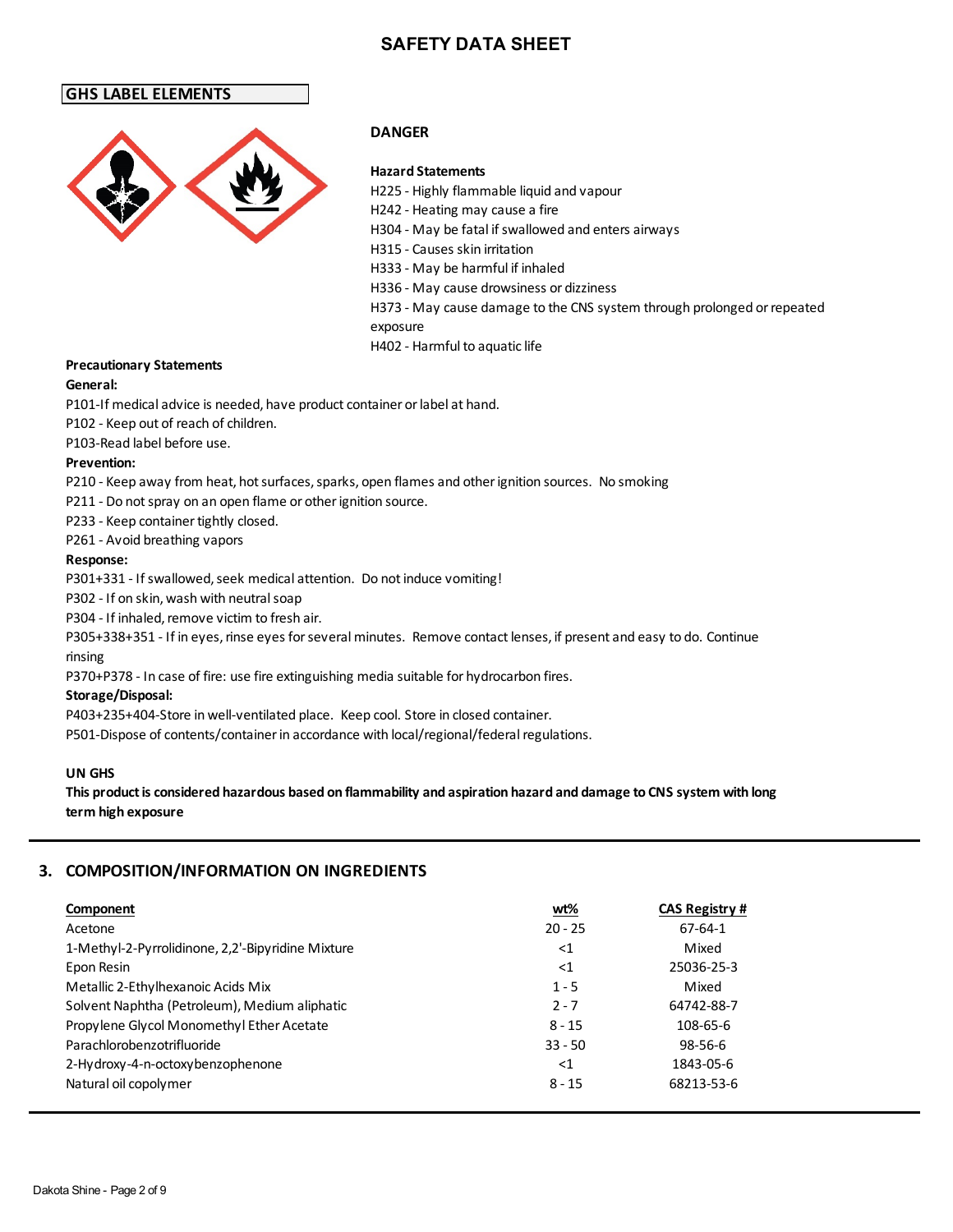# **4. FIRST AID MEASURES**

#### **INHALATION:**

Remove to fresh air and keep at rest in a comfortable position. Get medical attention if symptoms persist after moving to fresh air. Give oxygen if available, symptoms persist, and medical attention is not immediate.

### **EYE CONTACT:**

Remove contact lens (if present). Rinse eyes immediately with plenty of clean water for at least 15 minutes. If necessary, gently hold the eyelid open during the flush. Seek medical attention following initial eye washing. Product is caustic and irreversible eye damage can occur if material is not successfully removed from the eyes.

#### **SKIN CONTACT:**

Immediately wash skin with mild soap solution to remove material from skin. Remove affected clothing and launder prior to re-use. If skin damage occurs other than redness, seek medical attention and provide this SDS to attending medical personnel.

#### **INGESTION:**

Ingestion is not a likely route of exposure based on commercial product use. If ingestion occurs, seek immediate medical attention. Do not induce vomiting or give anything but water by mouth without being directed to do so by POISON CONTROL or attending medical personnel.

## **5. FIRE FIGHTING MEASURES**

| <b>Flashpoint and Method:</b>    | 70 F (ASTMD93 Pensky Marten Closed Cup) |
|----------------------------------|-----------------------------------------|
| <b>Flammable Limits:</b>         | Not Determined                          |
| <b>Autoignition Temperature:</b> | Not Determined                          |

#### **GENERAL HAZARD:**

Product contains flammable solvents. Use of this product near any ignition source can cause a flash fire.

#### **FIRE FIGHTING INSTRUCTIONS:**

Suitable extinguishing media include: carbon dioxide or dry chemical or other media suitable for hydrocarbon fires. Unsuitable extinguishing media include: water spray. However, if water is used, fog nozzles are preferrable. Water may be used to cool closed containers to prevent pressure build-up and possible explosion when exposed to extreme heat.

#### **FIRE FIGHTING EQUIPMENT:**

In the event of a fire, wear full protective clothing and NIOSH-approved self-contained breathing apparatus with full facepiece operated in the pressure demand or other positive pressure mode. For small outdoor fires which may be easily extinguished with a portable fire extinguisher, use of any SCBA may not be necessary.

#### **FURTHER INFORMATION:**

During a fire, smoke may contain the original material in addition to combustion products which might be more irritating. Residue remaining following a fire needs to be evaluated for disposal options.

#### **HAZARDOUS COMBUSTION PRODUCTS:**

Carbon monoxide, carbon dioxide, and organics such as aldehydes depending on the heat of the fire.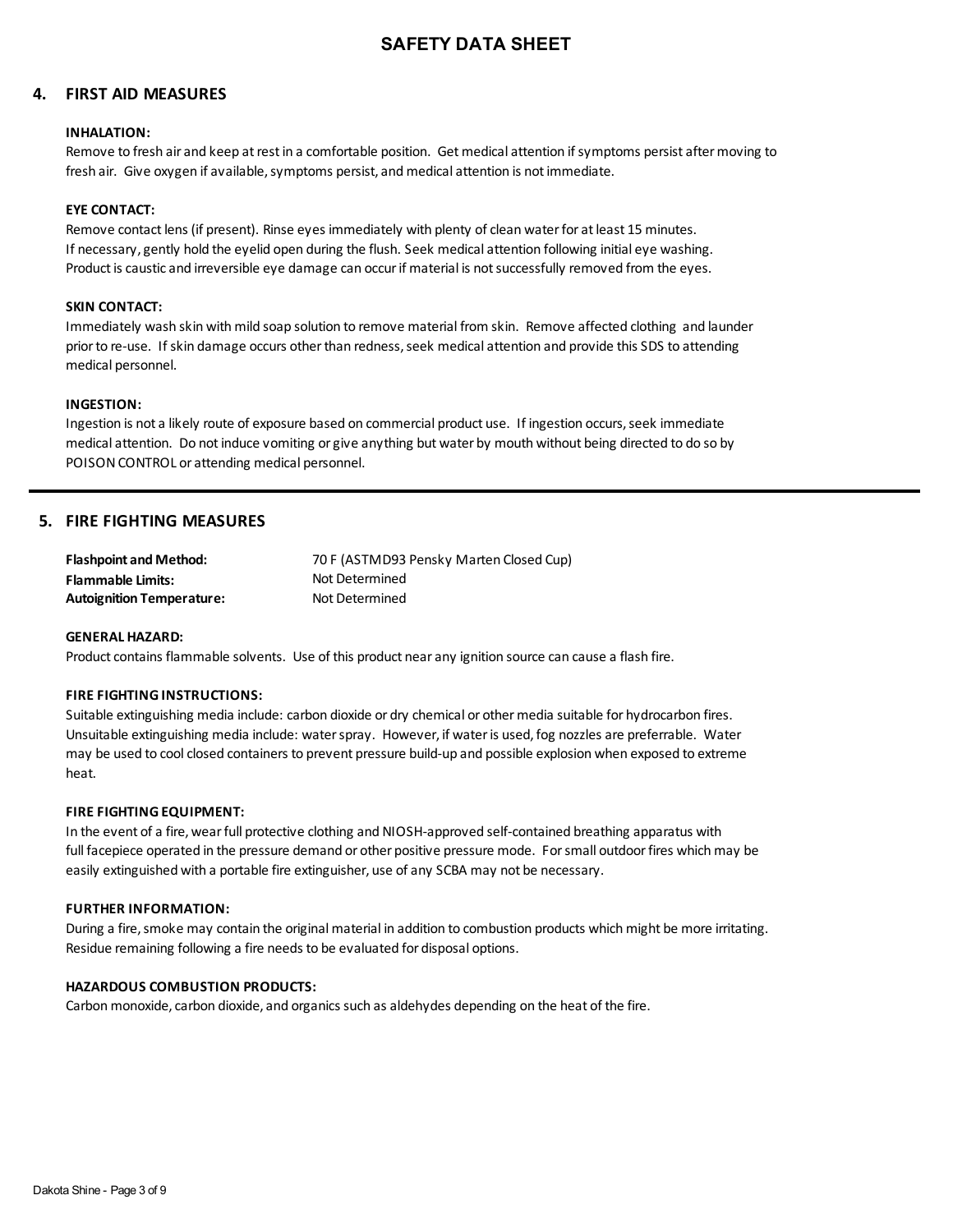# **6. ACCIDENTAL RELEASE MEASURES**

## **LAND SPILL RESPONSE:**

Absorb small spills with inert material such as sand or earth. Containerize waste material. Dike large spills to contain the area of the spill. Use clean up procedures that minimize contamination to earth or water bodies. Materials saturated with this material may spontaneously combust. Do not use combustible materials to absorb spilled material.

#### **WATER SPILL:**

Isolate water spill with booms. Remove from water surface by skimming with suitable absorbents. Expected container size makes sizable water spills unlikely.

### **RECOMMENDED DISPOSAL:**

Disposal options may be dictated by other materials mixed with this material. Dispose of in accordance with local, state, and federal regulations using methods which consider recycling/reclamation. Product "as is" is a hazardous waste based on ignitability.

# **7. HANDLING AND STORAGE**

**STORAGE TEMPERATURE:** Ambient **STORAGE PRESSURE:** Atmospheric

#### **GENERAL:**

Keep the container tightly closed. Store in a dry, cool, and well-ventilated place away from incompatible materials such as oxidizing agents, reducing agents, alkalis, and acids. Preferable storage is in a location designed for liquids with secondary spill containment away from heat, sparks, or flames. Remaining residue in empty containers may present a fire hazard. Avoid breathing mist or vapor.

# **8. EXPOSURE CONTROLS/PERSONAL PROTECTION**

## **OSHA HAZARDOUS COMPONENTS (29 CFR 1910.1200 and other agencies)**

|                                                  |                  |                  | <b>EXPOSURE LIMITS 8 hrs TWA (ppm)</b> |                  |                       |
|--------------------------------------------------|------------------|------------------|----------------------------------------|------------------|-----------------------|
| Component                                        | <b>OSHA PEL</b>  | ACGIH TLV        | <b>NIOSH REL</b>                       | <b>AIHA WEEL</b> | Other                 |
| Acetone                                          | 1000 ppm         | 500 ppm          | $250$ ppm                              |                  |                       |
| 1-Methyl-2-Pyrrolidinone; 2,2'-<br>Bipyridine    | None Established | None Established | None Established                       |                  |                       |
| Solvent Naphtha (Petroleum),<br>Medium Aliphatic | 500 ppm          | None Established | 87.5 ppm                               |                  |                       |
| Propylene Glycol Monomethyl<br>Ether Acetate     | None Established | None Established | $100$ ppm                              |                  |                       |
| Parachlorobenzotrifluoride                       | None Established | None Established | None Established                       |                  | $25$ ppm <sup>1</sup> |

 $^{\rm 1}$ -supplier suggested exposure limit

### **ENGINEERING CONTROLS:**

Provide adequate general and local exhaust ventilation to maintain levels below established exposure limits. Provide eyewash stations and safety showers in locations available to material users if routinely using the product. Provide hand washing facilities for routine use by personnel using the material.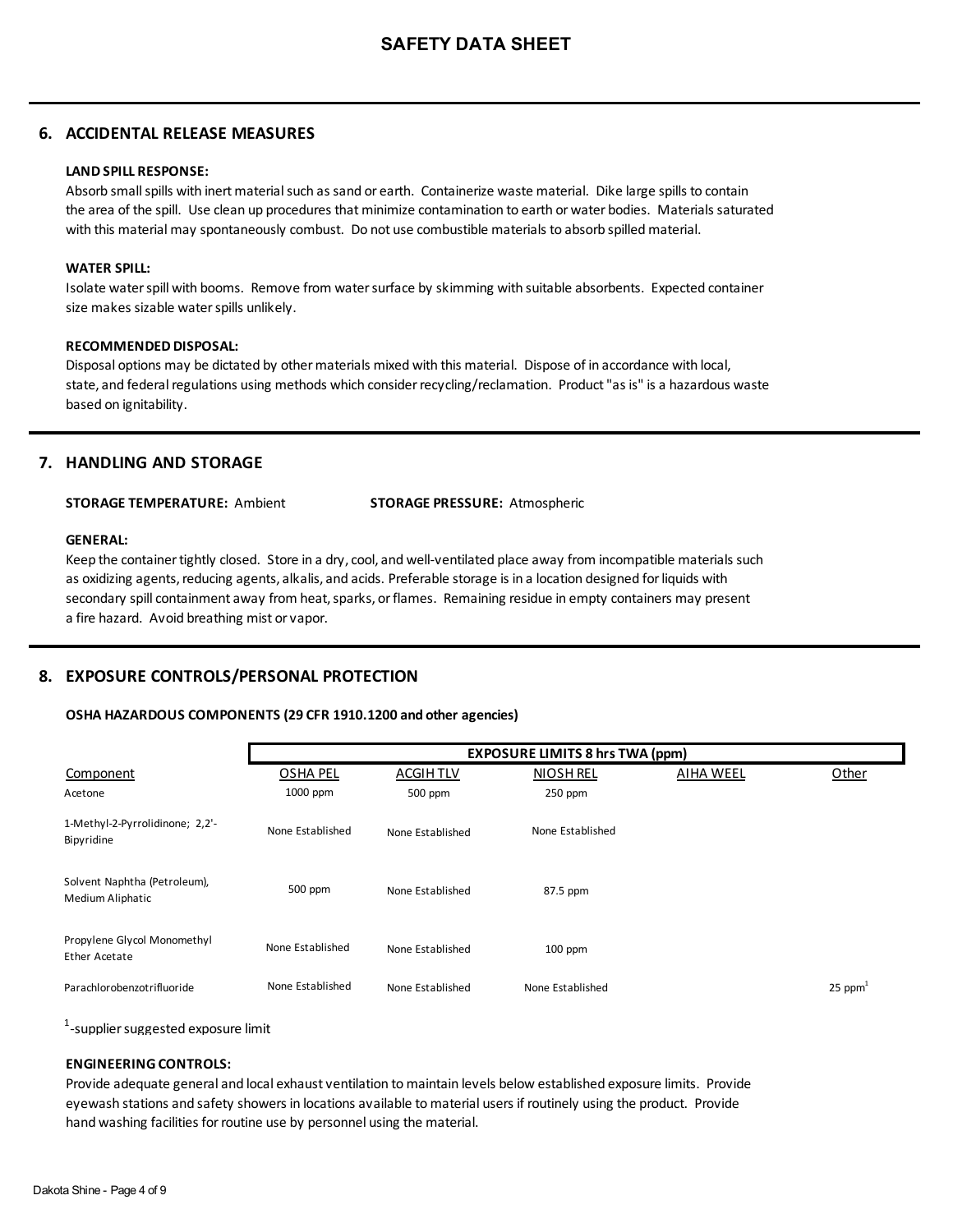#### **PERSONAL PROTECTION:**

Splash goggles and apron should be worn when pouring this material to avoid contact with the liquid. Hand protection is recommended when there is possible direct contact with the liquid. Glove choice should be appropriate for the chemical blend and the specific activity being performed. NOTE: nitrile gloves are a general purpose glove available in a wide variety of thicknesses and protect against most chemicals. Respiratory protection should be appropriate for solvent exposure and utilized if ventilation cannot be established to adequately maintain exposure within exposure limits such as might occur when cleaning up spills.

#### **EXPOSURE EVALUATION:**

Exposures depend on activities being performed and the ventilation in the area. Components in the product are volatile and will evaporate into the air during use.

Personal exposure monitoring can be performed by the employer to determine his/her employee exposures to the product during routine use at the facility. It is beyond the responsibility of the product supplier to estimate/determine airborne exposure in a user's facility.

# **9. PHYSICAL AND CHEMICAL PROPERTIES**

| Vapor Pressure:          | Not Determined                 | <b>Vapor Density:</b>    | Heavier than air |
|--------------------------|--------------------------------|--------------------------|------------------|
| <b>Specific Gravity:</b> | approx. 0.9                    | <b>Evaporation Rate:</b> | Not Determined   |
| Solubility in Water:     | Negligible                     | <b>Freezing Point:</b>   | Not Determined   |
|                          |                                | Odor:                    | solvent          |
| pH:                      | NА                             | Appearance:              | Clear amber      |
| <b>Boiling Point:</b>    | Not Determined                 | <b>Physical State:</b>   | Liguid           |
| Viscosity:               | Not Determined                 | <b>Flammable Range:</b>  | Not Determined   |
| <b>Flash Point:</b>      | 70 F (ASTM D93 Pensky Martins) | <b>VOC content:</b>      | Not Determined   |
|                          |                                |                          |                  |

# **10. STABILITY AND REACTIVITY**

#### **GENERAL:**

No dangerous reactions known under normal use conditions.

# **INCOMPATIBLE MATERIALS AND CONDITIONS TO AVOID:**

Strong acids and strong oxidizers

## **HAZARDOUS DECOMPOSITION:**

None

# **11. TOXICOLOGICAL INFORMATION**

| <b>TOXICITY TO ANIMALS:</b>         |                   |                         |                |
|-------------------------------------|-------------------|-------------------------|----------------|
| Component                           | <b>Acute Test</b> | Value                   | <b>Species</b> |
| Solvent Naphtha (petroleum), medium | LD50 Oral         | >5000 mg/kg             | Rat            |
| aliphatic                           |                   |                         |                |
| Solvent Naphtha (petroleum), medium | LD50 Dermal       | $3000 \,\mathrm{mg/kg}$ | Rabbit         |
| aliphatic                           |                   |                         |                |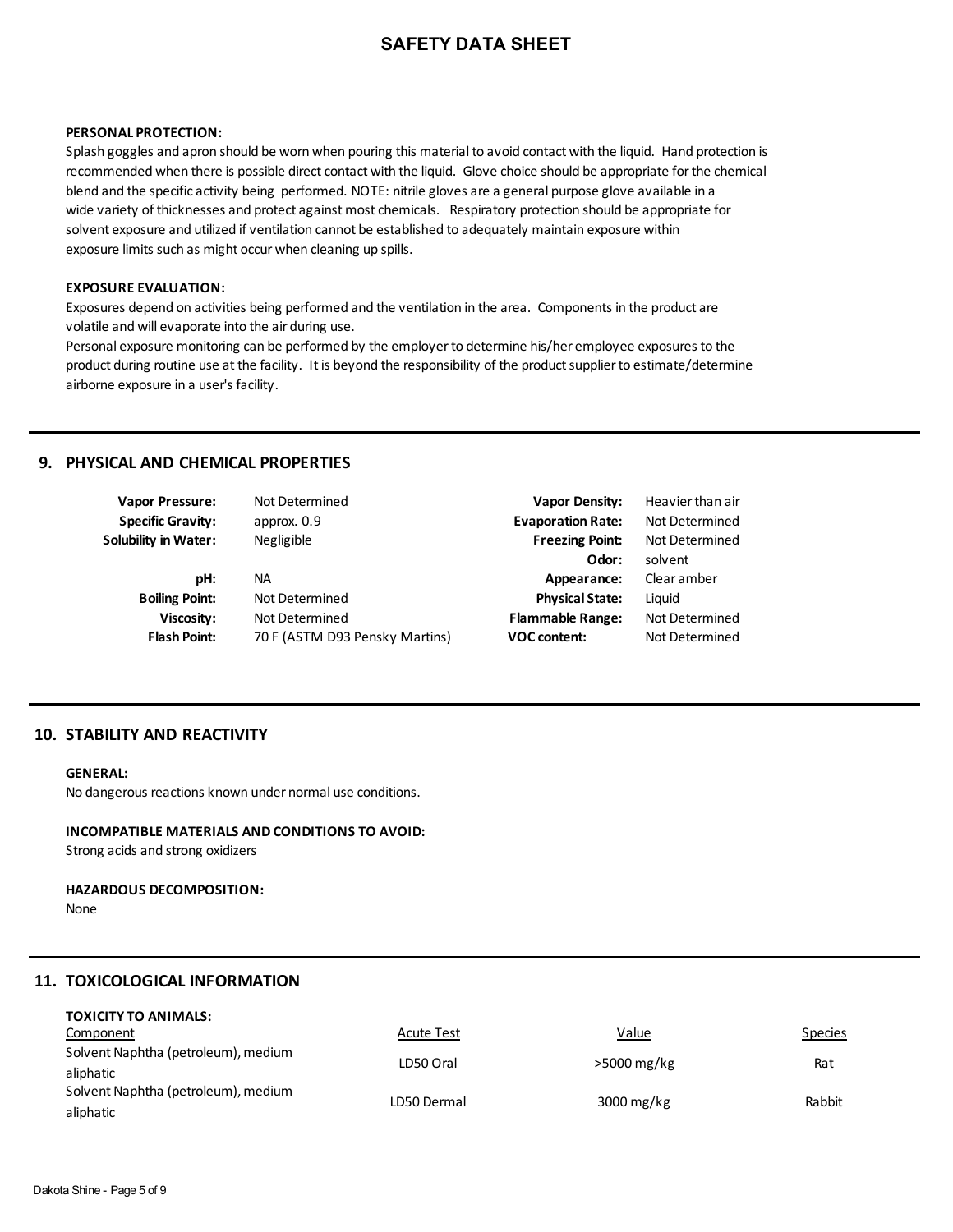| Solvent Naphtha (petroleum), medium | LC50 inhalation | >5,280 mg/m3-4h | Rat    |
|-------------------------------------|-----------------|-----------------|--------|
| aliphatic                           |                 |                 |        |
| Parachlorobenzotrifluoride          | LD50 oral       | >6800 mg/kg     | Rat    |
| Parachlorobenzotrifluoride          | LD50 Dermal     | >2,700 mg/kg    | Rabbit |
| Parachlorobenzotrifluoride          | LC50 inhalation | >4490 ppm       | Rat    |
| Acetone                             | LD50 oral       | 5800 mg/kg      | Rat    |
| Acetone                             | LD50 Dermal     | >15800 mg/kg    | Rabbit |
| Acetone                             | LC50 inhalation | 76,000 mg/m3-4h | Rat    |
| Propylene Glycol Monomethyl Ether   | LD50 oral       | $8,532$ mg/kg   | Rat    |
| Acetate                             |                 |                 |        |
| Propylene Glycol Monomethyl Ether   | LD50 dermal     | >2,000 mg/kg    | Rat    |
| Acetate                             |                 |                 |        |

#### **ROUTES OF ENTRY:**

Normal use routes of entry include skin and respiratory tract.

#### **CHRONIC EFFECTS ON HUMANS:**

The product contains acetone. Repeated over-exposure to acetone targets the kidneys, liver, spleen and blood. Inhalation of high vapor concentrations may cause symptoms like headache, dizziness, tiredness, nausea, and vomiting.

#### **Eyes:**

Could cause short term irritation but no long term effects identified.

#### **Skin:**

Chronic skin exposure may cause contact dermatitis.

#### **Ingestion:**

Product is an aspiration hazard with the potential of causing chemical pneumonitis if aspirated into the lungs.

#### **Inhalation:**

Chronic inhalation of product components may cause liver, kidney neurological damage.

# **12. ECOLOGICAL INFORMATION**

| <b>Species</b>      | <b>Test Information</b> | <b>Concentration</b>  | Component                                 |
|---------------------|-------------------------|-----------------------|-------------------------------------------|
| Oncorhynchus mykiss | LC50 - 96hr             | 5540 mg/L             | acetone                                   |
| Alburmus albumus    | LC50-96 hr              | 11,000 mg/L           | acetone                                   |
| Leuciscus idus      | LC50 - 48hr             | 11,300 mg/L           | acetone                                   |
| Rainbow Trout       | LC50 - 96hr             | 13.5 mg/L             | parachlorotribenzotrifluoride             |
| Water flea          | LC50 - 48hr             | $12.4 \text{ mg/L}$   | parachlorotribenzotrifluoride             |
| Green&Blue Algae    | LC50 - 72hr             | 500 mg/L              | parachlorotribenzotrifluoride             |
| Pseudokirchneriella | EC50 - 96hr             | $450 \,\mathrm{mg/L}$ | solvent naptha (pet) med. Aliphatic       |
| Pimephales promelas | LC50 - 96hr             | $800 \,\mathrm{mg/L}$ | solvent naptha (pet) med. Aliphatic       |
| Daphnia magna       | EC50 - 48hr             | $100 \,\mathrm{mg/L}$ | solvent naptha (pet) med. Aliphatic       |
| Daphnia magna       | EC50 - static 96 hr     | $>500$ mg/L           | Propylene glycol monomethyl ether acetate |
| Salmo gairdneri     | LC50 - 96 hr            | 100 - 180 mg/L        | Propylene glycol monomethyl ether acetate |

#### **PRODUCTS OF BIODEGRADATION:**

Components readily biodegrade and products of biodegradation are less toxic than the chemicals, themselves. Solvent components readily evaporate into the air from a spill.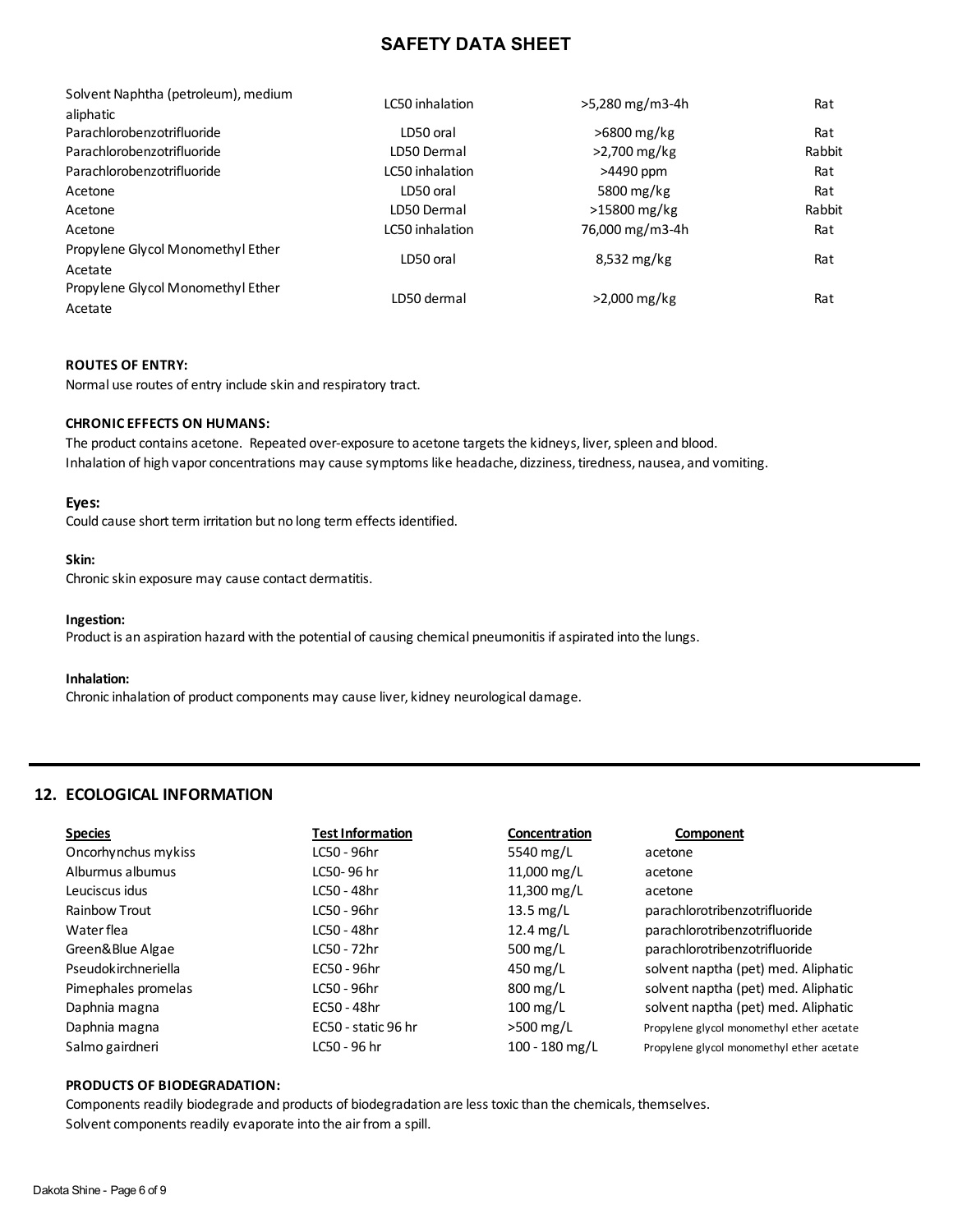# **13. DISPOSAL CONSIDERATIONS**

Dispose of any waste in compliance with local, state, and federal regulations. Determine EPA RCRA waste categorization at the time of disposal as mixing with other materials may change its categorization. Containers may contain residue that needs to be addressed at time of disposal. Recycling containers needs to address any remaining residues.

# **14. TRANSPORT INFORMATION**

The following proper shipping name, hazard class and packing group are in accordance to 49 CFR Department of Transportation (U.S. DOT) regulatory requirements from 172.101 Hazardous Materials Table

| 49 CFR Shipping Information                    | <b>Dakota Shine</b>                                                                                                                                                                                     |
|------------------------------------------------|---------------------------------------------------------------------------------------------------------------------------------------------------------------------------------------------------------|
| Symbols                                        | "G" - identifies proper shipping names for which one or more<br>technical names of the hazardous material must be entered in<br>parantheses, in association with the basic description. See 172.203(k). |
| <b>UN Number</b>                               | <b>UN1263</b>                                                                                                                                                                                           |
| <b>Proper Shipping Name</b>                    | <b>Paint Related Material</b>                                                                                                                                                                           |
| <b>Hazard Class</b>                            | 3                                                                                                                                                                                                       |
| <b>Packing Group</b>                           | Ш                                                                                                                                                                                                       |
| <b>Label Codes</b>                             | 3                                                                                                                                                                                                       |
| <b>Special Provisions (172.102)</b>            | 149, B52, IB2, T4, TP1, TP8, TP28                                                                                                                                                                       |
| <b>Packaging - Exceptions</b>                  | 173.150                                                                                                                                                                                                 |
| <b>Packaging - Nonbulk</b>                     | 173.173                                                                                                                                                                                                 |
| Packaging - bulk                               | 173.242                                                                                                                                                                                                 |
| Quantity Limitations - Passenger aircraft/rail | 5 L                                                                                                                                                                                                     |
| Quantity Limitations - Cargo aircraft only     | 60 L                                                                                                                                                                                                    |
| <b>Vessel stowage - Location</b>               | B                                                                                                                                                                                                       |
| Vessel stowage - Other                         | <b>Blank</b>                                                                                                                                                                                            |

## **INTERNATIONAL AIR TRADE ASSOCIATION (IATA)**

| <b>IATA 58th Edition Information</b>                       | Dakota Shine                                                                                                        |
|------------------------------------------------------------|---------------------------------------------------------------------------------------------------------------------|
| <b>UN Number</b>                                           | <b>UN1263</b>                                                                                                       |
| <b>Proper Shipping Name Description</b>                    | Paint (including paint, lacquer, enamel, stain, shellac,<br>varnish, polish, liquid filler and liquid lacquer base) |
| <b>Class or Division</b>                                   | 3                                                                                                                   |
| Hazard Label(s)                                            | <b>Flammable liquid</b>                                                                                             |
| <b>Packing Group</b>                                       | н                                                                                                                   |
| EQ - 2.6 Dangerous Goods in Excepted Quantities            | E <sub>2</sub>                                                                                                      |
| Passenger Aircraft - Limited Quantity Packing Instructions | Y341                                                                                                                |
| Passenger Aircraft - Limited Quantity Max net Qty/Pkg      | 1 L                                                                                                                 |
| <b>Passenger Aircraft - Packing Instructions</b>           | 353                                                                                                                 |
| Passenger Aircraft - Quantity Max Net Qty/Pkging           | 5 L                                                                                                                 |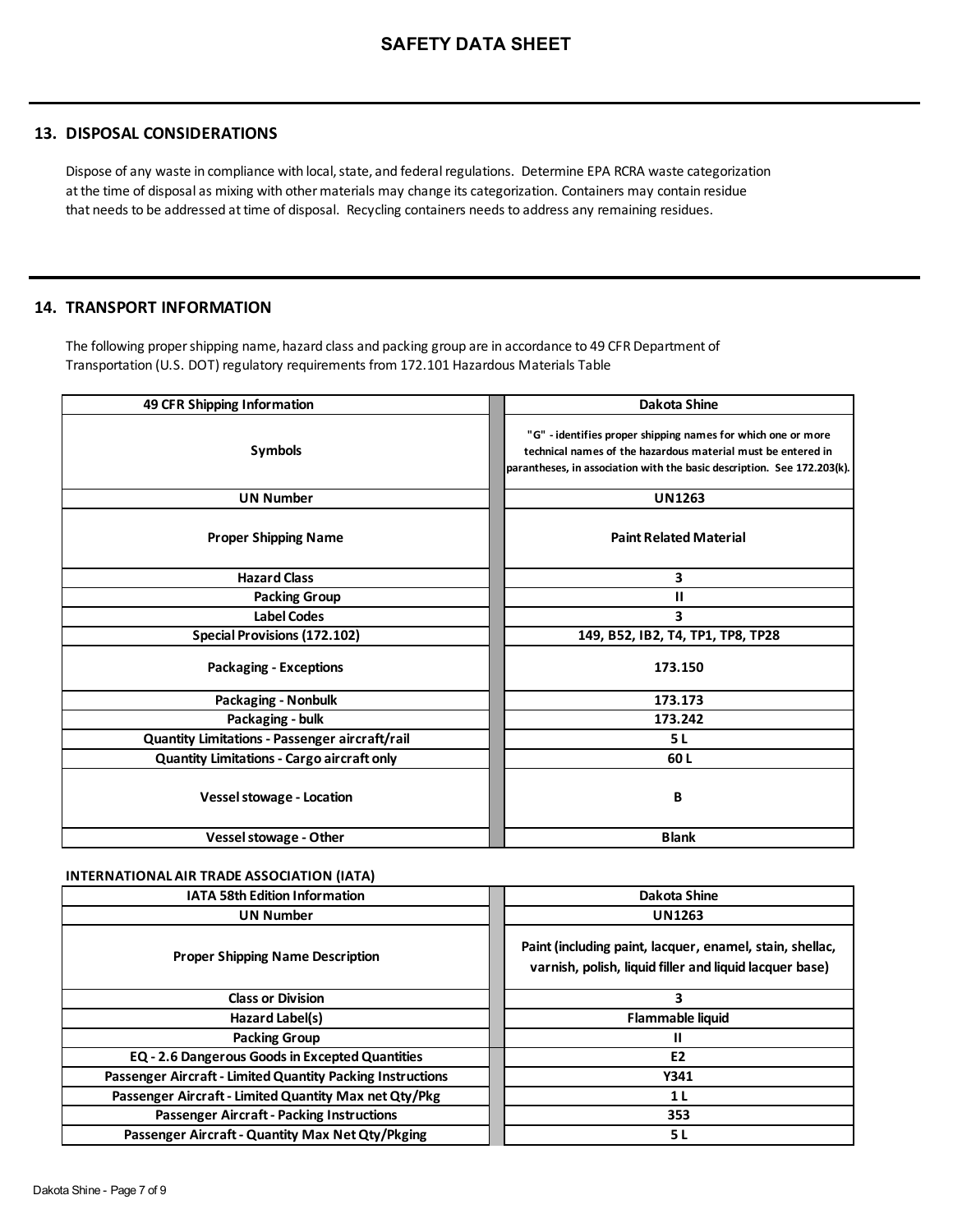| <b>Cargo Aircraft only - Packing Instructions</b> | 364  |
|---------------------------------------------------|------|
| Cargo Aircraft only - Max Net Qty/Pkging          | 60 L |
| <b>Special Provisions 4.4</b>                     | A72  |
| <b>ERG Code</b>                                   |      |

#### **INTERNATIONAL MARITIME DANGEROUS GOODS CODE (IMDG CODE)**

| <b>IMDG 2016 EDITION</b>                               | Dakota Shine                                         |
|--------------------------------------------------------|------------------------------------------------------|
| <b>UN Number</b>                                       | <b>UN1263</b>                                        |
| <b>Proper Shipping Name Description</b>                | PAINT RELATED MATERIAL                               |
| <b>Class or Division</b>                               | 3                                                    |
| <b>Subsidiary Risks</b>                                | components not listed as marine pollutants           |
| <b>Packing Group</b>                                   | Ш                                                    |
| <b>Special Provisions</b>                              | 163, 367                                             |
| <b>Limited Quantities</b>                              | 5 L                                                  |
| <b>Excepted Quantities</b>                             | E <sub>2</sub>                                       |
| <b>Packing Instructions</b>                            | <b>P001</b>                                          |
| <b>Packing Provisions</b>                              | PP <sub>1</sub>                                      |
| <b>IBC Instructions 4.1.4</b>                          | <b>IBC02</b>                                         |
| <b>IBC Provisions 4.1.4</b>                            | <b>Blank</b>                                         |
| Portable tanks and bulk containers - tank instructions | Т4                                                   |
| Portable tanks and bulk containers - provisions        | TP1, TP8, TP28                                       |
| <b>EmS</b>                                             | $F-E, S-E$                                           |
| <b>Stowage and Handling</b>                            | <b>Category B</b>                                    |
| Segregation                                            | <b>Blank</b>                                         |
| <b>Properties and observations</b>                     | Misciibility with water depends upon the composition |

# **15. REGULATORY INFORMATION**

**Chemical Inventory Status** Ingredients listed on: TSCA, DSL, Japan, and EC inventories.

**SARA Section 302 - Emergency Planning Notification - SARA Section 304 - Emergency Release Notification - SARA 311/312 - Hazard categories for SARA Section 311/312 Reporting - Acute and chronic health, fire hazard**

**CERCLA - Hazardous Substance - RCRA Hazardous Waste Classification -** Ignitable Acetone

**California Proposition 65:**  No known ingredients are on the California Proposition 65 list.

# **16. OTHER INFORMATION**

### **UNITED STATES NATIONAL FIRE PROTECTION ASSOCIATION (U.S. NFPA)**

NFPA 704 "fire diamond" is used by emergency personnel to quickly identify the risks posed by the material during response to a fire or a spill or other unusual event.